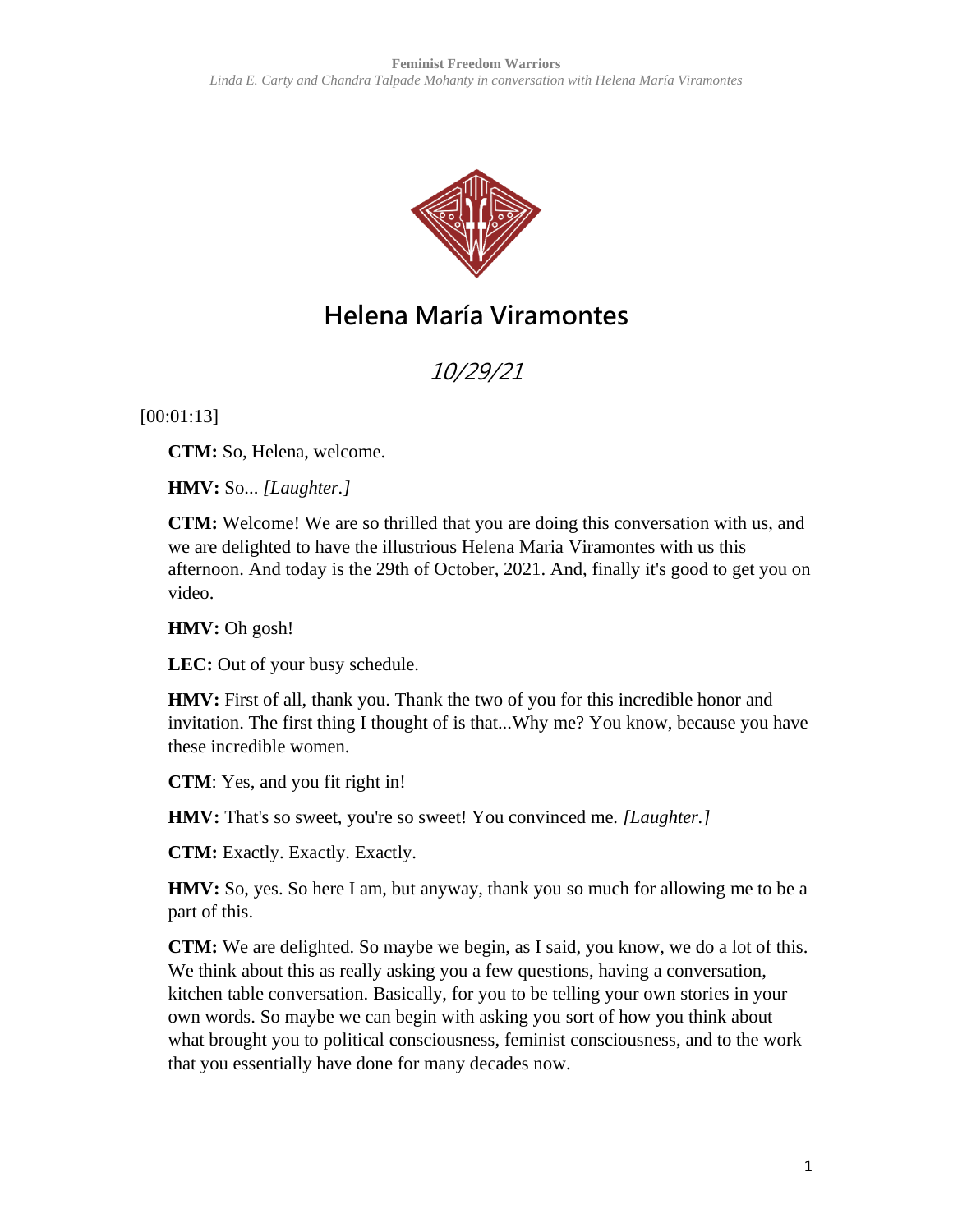**HMV:** Well, I think that when I'm when I'm self-reflecting, and I have been doing that these last few days and anticipation of this interview. So many things came up, came to mind. One thing that I always, always honor is growing up with six sisters at my mother. I mean, there was a family, we had a family of nine. I was sort of in the middle with two younger sisters and a brother and then three older sisters and two brothers. So I was like in the middle of it and my sisters were the most creative individuals. I come from a family where my father was very patriarchal. He was incredibly, incredibly strict with his daughters. I mean, that was the virtue, the virtue of being a virgin to be able to, to leave the house.

And the only way to leave the house was to get married. That was the custom. And I always remember my three older sisters and the way they circumvented my father's patriarchy. My father was the type of man who at nine o'clock. Everybody had to be in bed. Now we're talking about 11 people all together. We had be in bed and he would literally turn off the fuse box. So that there would be no electricity. So we wouldn't be listening to the radio or anything like that. My father would be somebody who put a lock on the phone so that my sisters couldn't call. My brothers could go out and do whatever they wanted but my sisters couldn't call. So, I mean, I would find it fascinating that my, my sisters were, were so creative in, in subverting this, and the first thing they would do is they they'd keep clicking the lock.

**HMV:** It was a physical lock on the phone and they'd keep clicking it and clicking it. And then the operator would come on and they would say, well, okay, can you make this call? laughs And so the operator would put it through and that's the way they would call *[Laughs.]*

# **CTM:** Wow!

**HMV:** Then, you know, when my father would turn off the fuse box, they always had candles, or they always had flashlights or anything just to keep around. But I think their most remarkable, remarkable achievement was that my sisters created a language by which they could speak freely above my father so that my father would not understand. Now you have to understand that my older sisters were not even let out out of the house. I mean, they would go to school and come back.

# [00:06:19]

**HMV:** They were not allowed to date. And if there was a proper thing that they had to do, they always needed a chaperone. That's where I came in as the chaperone, you know, but to have that kind of suppression, there was a lot of us. And let me tell you, my sisters were creative, and I'm gonna show an example, of the language that they created. What they did is that they, they put a D syllable in front of each word, so that then they could talk...when I asked to my sister to replicate it. So as an example I told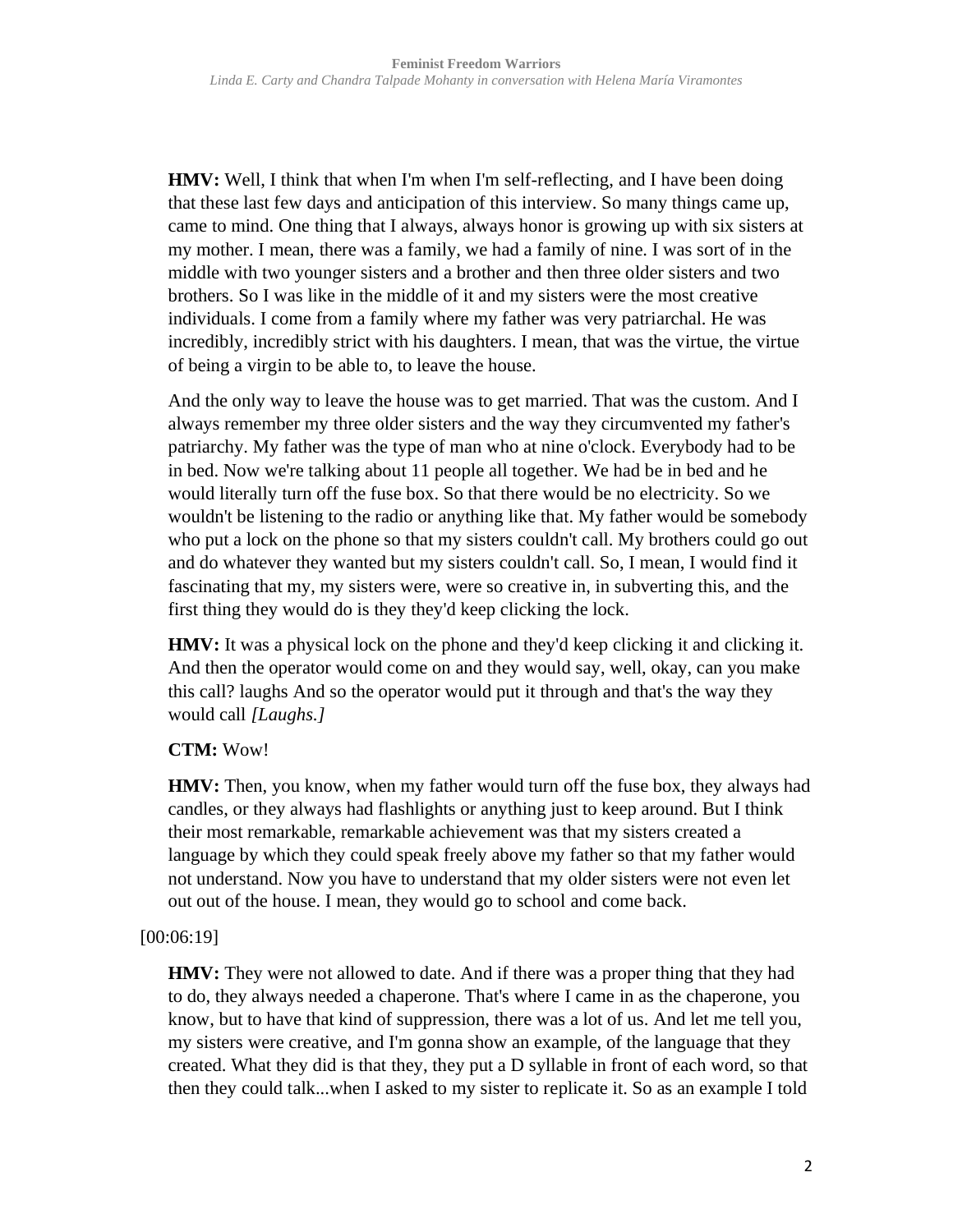her, I said, every time in any interview that I have, I always talk about my sisters because it was that female centered existence that made me both happy to be a woman, but also understand the type of--how patriarchy worked and how to subvert it. That you could exist and exist upon yourself in a very respectful way, but do it creatively. And this is what my sisters did on time and time again. So let me give you an example. I asked my sister, who's now 73 years old and afterwards she, she had a laugh because she said, "I can't believe I remembered this" but this is her giving you an example. This is Becky Viramontes Johns:

**BVJ:** "My sister, my cousin and myself invented this language. We called this the D language. It's placing the D in between sys here's an example. Are you going to the party on Saturday? *[Becky Viramontes Johns provides an example of the language that she and her sisters created.]* That's it. Thank you."

# *[Laughter.]*

# **CTM:** Amazing!

**HMV:** And I just thought they were the most incredible individuals for doing this and of course at that time, I did not know, you know, I knew that we were very oppressed in the household because of course my sisters were not allowed out. My brothers could do whatever they want. And so to a certain extent, I understood from a very young age, sort of the gender inequalities but I also knew that you needed some type of creativity, some type of a imaginative way of actually, you know, resisting it so that you could be yourself, who you were. And that's where I looked up to my sisters. Now that was one aspect. The other aspect was of course still dealing with my oldest sister.

And this is a more painful experience, but, you know, my father was an abusive man. I come from a household where domestic violence was...it happened. And I'll explain in my own theory why my father did that because I think that my father's rage was such that the way he was treated outside the home...he brought the rage back to the house. And so I'll explain that later. And I say this as a prelude, because I don't wanna fully condemn my father for that type of assault. I mean he used to do some terrible thing is to my mother. So as kids, you know, we would, we would watch that and of course we were petrified. We were petrified of this thing and we would run out go under the bed, hide under the bed. I remember one time actually running to my aunt's house and my uncle and telling them my father was hitting my mother, come, please stop it. And my, I remember my aunt telling my uncle, go see, go see. And my uncle, they were both in bed and my uncle got up, got dressed, went to the house and then stood outside and did nothing. And I was so disappointed, I was so disappointed. So then that showed me that you couldn't depend on adults with these type of situations. You sort of have to...once you read the situation, it's like you it's up to you to do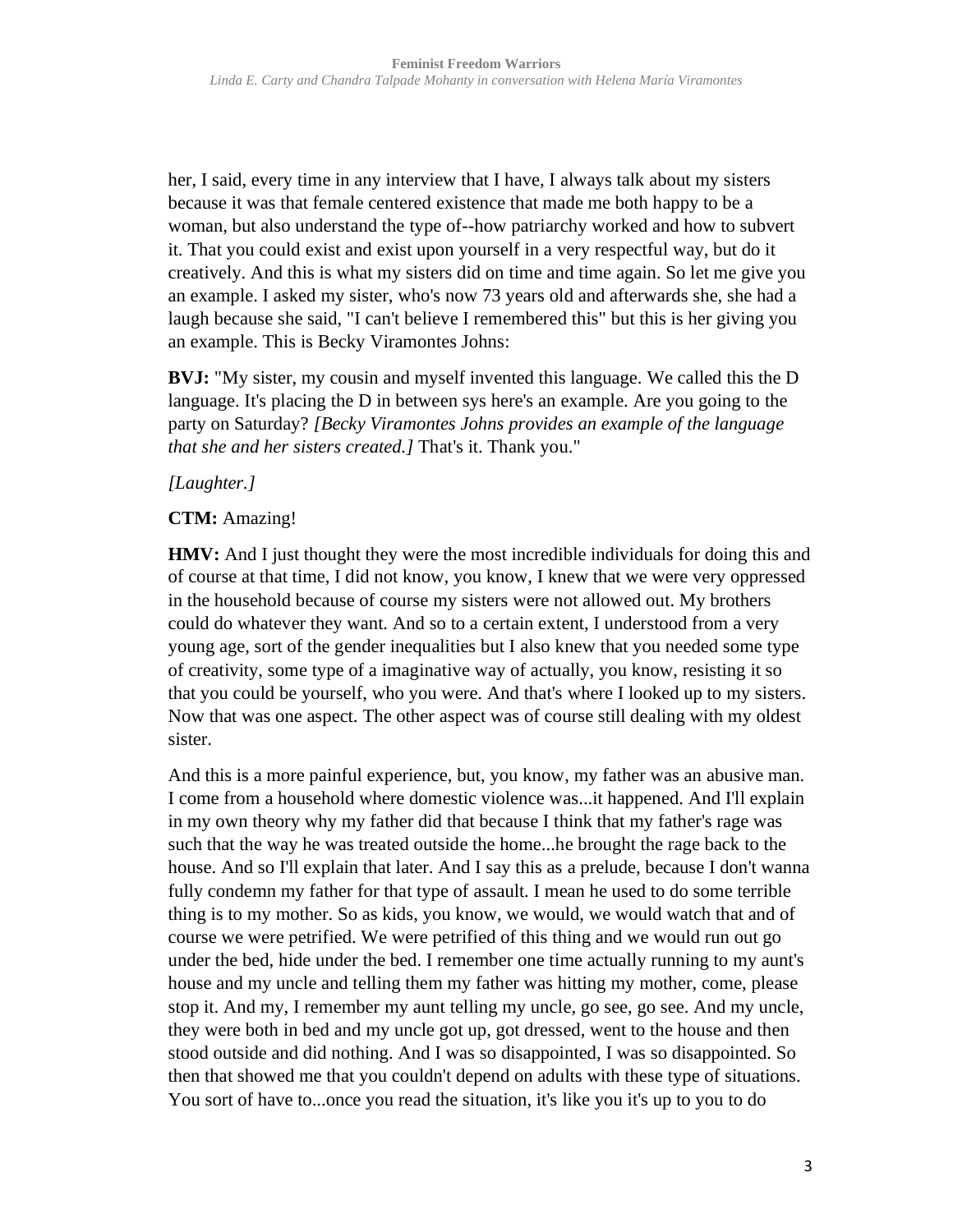something about it. So later on in another incident where my father was beating my mother, my oldest sister Maria got between them. Now, remember that my oldest brother, the oldest of the family, he was learning to be a boxer. And he was so petrified of my father that he couldn't stop this. But my sister, she got between him and just ripped his shirt off, just ripped it off like this and said, don't ever hit my mother again. Well, all of us were stunned. We were stunned that she should do this.

[00:12:09]

**CTM:**

Oh, how old was she?

**HMV:** She was about 18, 17 or 18. And interesting thing is that she doesn't remember this. She doesn't, but we do the kids we all do because we were just stunned...and he was stunned too. My father was stunned and then just turned around and left the room. And I always remember that because I thought this was the first time that there was this real intervention on something. And it stopped because somebody spoke up. I mean, my father was crazy, but he saved the shirt and he put it in the third drawer of his clothes. And I knew it was the third drawer because I was fascinated with the shirt after all, I would go and open it up and touch it, because I couldn't believe--

**CTM:** --that she did that.

**HMV:** --that she did that! And so, but there was that object, there was the t-shirt *[Laughs.]* And so I would touch it and touch it and touch it and then close it. And then couple, the days later...go back to see if it was there.

**HMV:** And, you know, that think that I was not making this stuff.

**CTM:** So how old were you?

**HMV:** I must have been about, maybe about six or seven years old.

**CTM:** Wow.

**HMV:** I was fairly young. I was, well...maybe not, maybe a little bit older because let's see the ages range for about, about 17 years between, between my oldest brother and my youngest sister. So I was somewhere in between, so I could have been older or my sister could have been younger, younger. Right. You know, so but I but I, it always, I mean, I always remember that because it was later on in my reflection, I came to realize how important that was for my mother, for my sister. And then for all of us that we were, you know, she was just so sick of that.

**HMV:** She was not gonna have it anymore. My sister. And it's interesting that she, that she forgot about it. She doesn't even remember it. Cause I ask her, I always go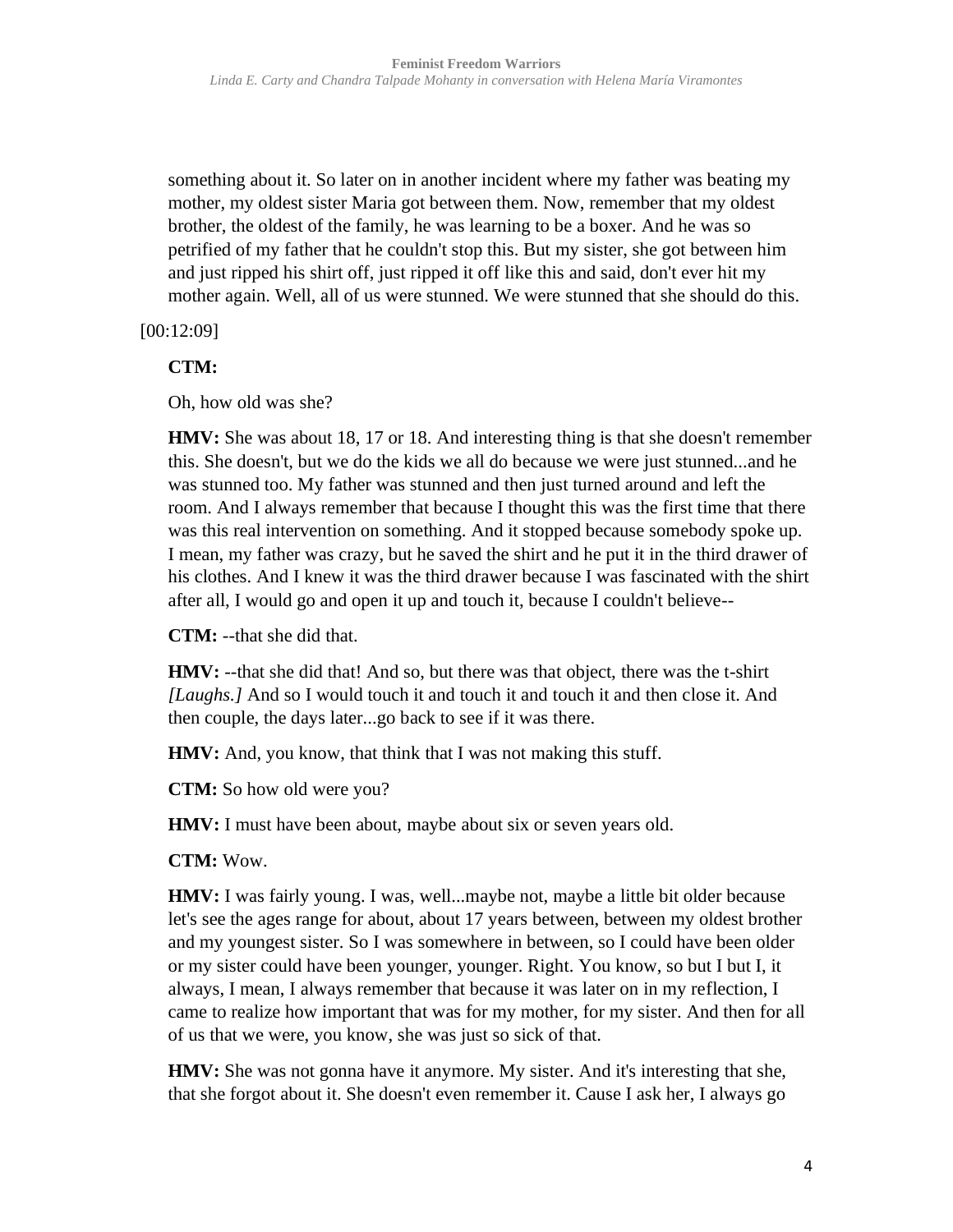back and ask her, but in any event, I'm, I'm gonna go back to my father too, because I never forgave father. I was always it didn't get until I was until I was a little bit older and I began reflecting again on the role of patriarchy and capitalism and began imagining my father's life outside of the house and outside of the house. I mean, he had a third-grade education, his English wasn't too good. He could barely read and write, and he was a laborer. I mean he was a hot carrier. He carried pounds of cement on a big shovel that he would put the wet cement--and he would hold it and carry it up the stairs and put it down to the, to the PLAs.

And I don't know, but I I'm positive he knew at some point or another that his body was being taken advantage of that his body was being, you know, discarded. I mean he worked so hard for pennies, no respect. And I always remember one day when he brought out his little helmet and they had put bean on it, somebody had put bean on it, you know? And so I began to think, well, that's why he came home with this rage. And so, there was us. Maybe he was resentful that there was so many of us...maybe he was resentful of the fact that he had to tolerate this life that was so, so cruel to his body. So that's why I can--that's why I forgive him.

**HMV:** Only to that extent. But he has created in all of us a certain amount of trauma because of that. If it wasn't for the fact that I, that my sisters were so loving and caring and my mother, that those were aspects of my life that I feel really contributed to at least a profound sense of love. My mother loved us very much, all of us, and especially her girls, because she saw the way my father oppressed us. And so she would allow my older sisters to have little get togethers where they could bring people and they would dance and things like that. So my sisters...this other horrific side that was happening was least was at least offset by the fact that my mother understood and my mother would be in cahoots, co-conspirator if there was a young man that came to visit or something, she would, she would make sure that my father was asleep. She would stay up like this, you know…

[00:17:18]

**CTM:** It's how sisterhood works!

**HMV:** Yes! That's what I learned from my sisters. And that's what I learned from my mother, this whole sense of love, and that saved me. I mean, this was a very traumatic experience for all of us. And I think to this day, we are very much attuned to taking care of each other, you know? Cause we can't depend on other people. So we take care of each other on whatever we need. You know, it goes down the chain. If somebody needs something before you know it, I make a call, we call, we collect money. Boom it's there. So yeah, that's the way it works. That's my first initiation to being raised, very female, loving, centered...understanding that there is some kind of, screwy, patriarchy going on that represses us, knowing that that patriarchy affects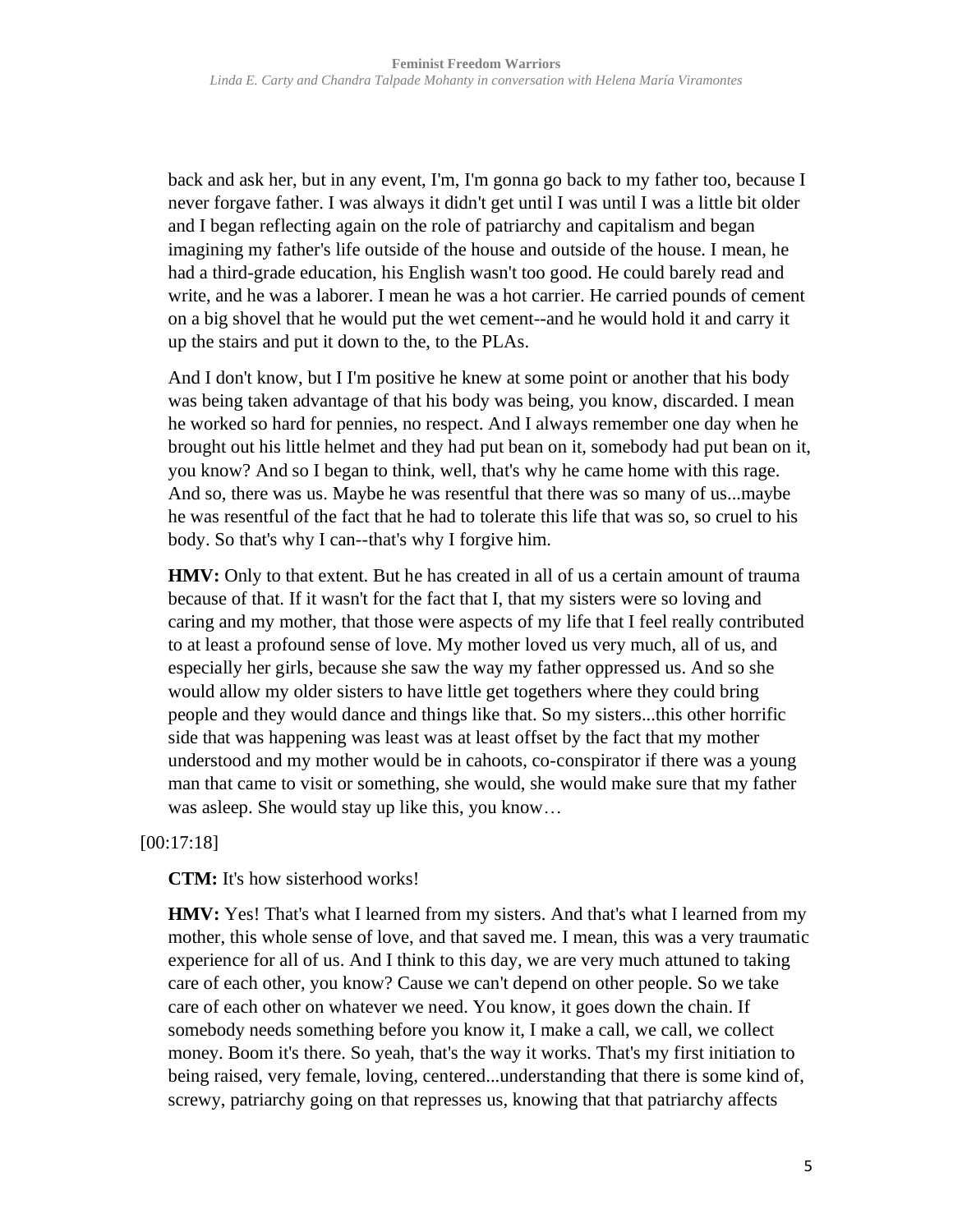both men and women. It screwed my father up. It screwed him up. He became this brute. He became this brute who loved poetry, loved music, but, but certain times he just became this brute. I was thinking about all these traumatic experiences, because in a way we work them out. But in a way they always stay with us, it's like they're never go away. Like I'm right here about to cry, but I don't want to *[Laughs.]* I don't wanna cry, but...

**LEC:** That's so interesting. There's some empowerment that has taken place in the whole process. Self-empowerment has taken place. Because as I listen to you, that's what I'm hearing. That this must not be replicated. You're not gonna contribute to this and you are going to do what you can, your sisters and you to save each other.

**HMV:** That's right. Exactly. Exactly. Exactly. That's a beautiful way of saying that, absolutely.

**CTM:** It's interesting how you talked about creativity too, right? The creativity specifically, because that is so much a part of the work you do.

**HMV:** Exactly, right

**CTM:** That is such, so that this is the first time I'm hearing this story...It's so interesting, the choices you made.

**HMV:** Right. I didn't--it's funny because those types of recognitions of course are only in self-reflection.

**CTM:** Right, of course,

**HMV:** But I always think about yeah...where that creativity comes from? The first ever essay I wrote as a writer was called Nopalitos and Nopalitos is a dish where it's cacti. It's beaver cactus. And my mother used to cook for 11 people on a shoestring budget with virtually no money, you know? And so getting cacti the splinters out, cutting 'em up and boiling to take out the, the gummy thing, and then drying them up and then putting them in with some tomatoes and onions and one pork chop [*Laughs.]* for the little bit of favor. Mixing it around, making some rice and beans. And that was our dinner and that was it. And then tortillas, tortillas, tortillas, tortillas! To this day, that's the way I describe my creative process as a tortilla where you have a, where you have a dough, because I I'm a very instinctual writer. So you have a ball and then you roll it this way, and then you roll it this way, and then you turn it around, then you roll it this way and then you roll it this way. And if you're lucky, it becomes a perfect circle and it's a perfect tortilla. But if you're not your story, doesn't go *[Laughter.]* then you gotta do a revision of it.

**HMV:** But that is--that's the way I think about stories.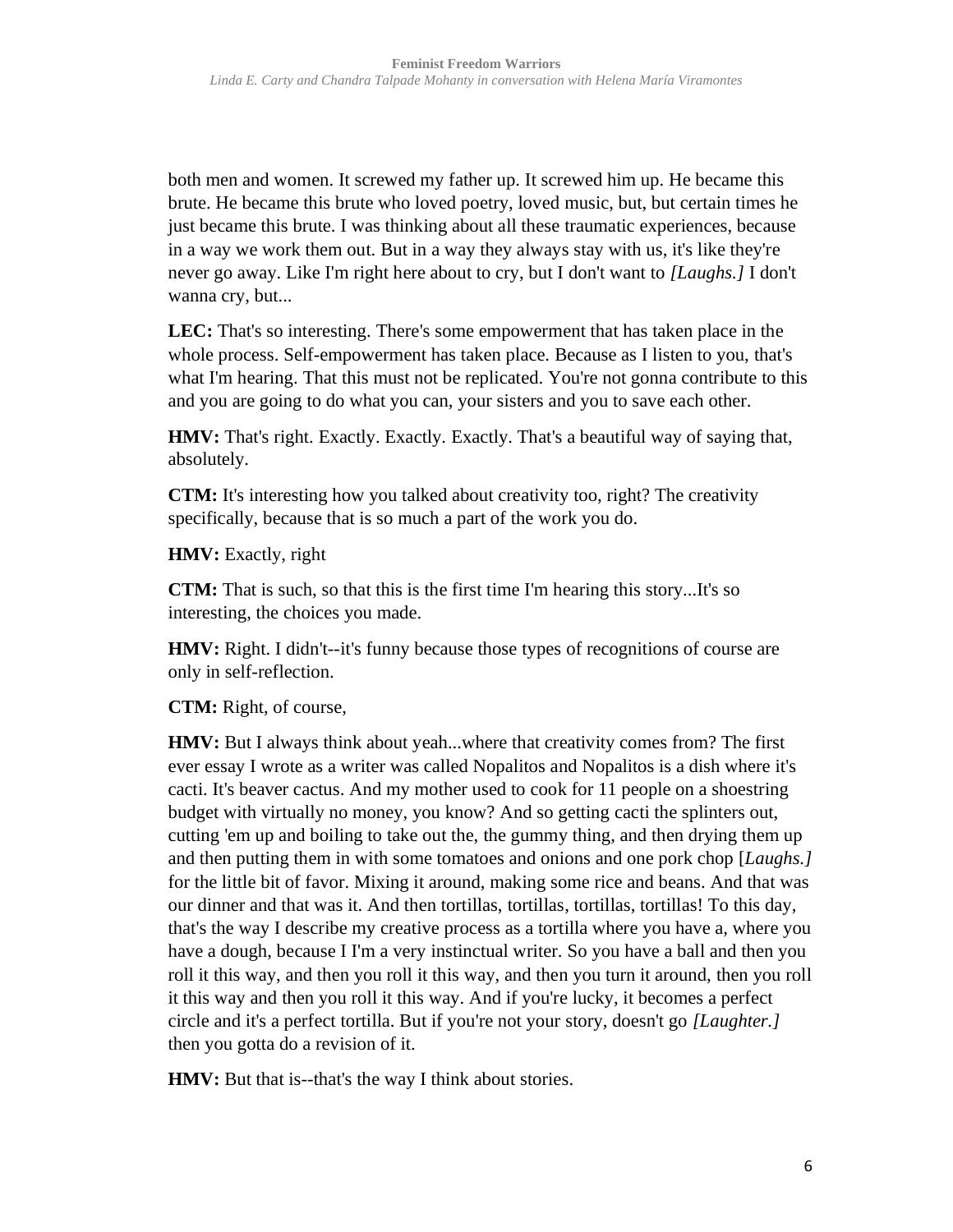**CTM:** Such an interesting process.

**HMV:** Yeah. That's the way I think about my stories because watching my mother and the way she would cook, It was just amazing and honoring...but that was why I started writing. I started writing cause I was late in terms of reading. We didn't have books in the house and when my older brothers and sister started coming with their books then we had books, but we didn't really have any books around the house. So when I got the public library card, that's when I knew, okay, you can go there and this whole set of book belongs to you. And so I was somebody who was a listener of stories because I come from a tradition of storytelling that is very oral, but the best type of stories for me were not the bedtime stories, but those stories that women whispered to each other, and I always knew there was something there that was being said that was so important.

#### [00:22:41]

It had to be whispered. And so I heard, I would go up and I would listen. So that kind of story telling morality was something that I didn't think was anything. I loved stories and then reading...once I got into reading holy smokes! That lifted me. It was like I was like standing in muddied water. And as I read it would lift me and below me was a piece of land...below me was something solid. And out of just these books, I was able to see above what these... what the structures of the house was above, over the fence, down the neighborhood, you know? And so that widened my imaginary, my sense. But it was my sisters--when I started doing all this reading and I saw that there was nobody--I mean, now it's, it almost seems like a cliche. When you think about that there was no reflection of any of us in anything that I read. The closest I came to, was reading the socialist writers of the 1930s who wrote about poor people. Like Sherwood Anderson, for example, wrote Poor White. But I found that very striking. And if it wasn't for this wonderful college that I went to--and Cherrie Moraga talks about that college--these, these nuns recused themselves, they were went to the Cardinal and said "we wanna be excused of our vows. Because we cannot do the things we need to do as nuns under you." And so that's the kind of power that they, they came back and they created this incredible, interesting kind of educational experience for me.

# **CTM:** Which college?

**HMV:** It was Immaculate Heart College. And now, and now the buildings--in many ways it was it was an experiment that failed, because it was so radical. I mean, it was so radical! But eventually they sold the buildings to the American Film Institute. That's where it's at, on Los Feliz Drive, the American Film Institute. But it was an incredible experience to go there and to be with these these primarily white, but there was a Filipina and also one Chicana who were there as ex-nuns and and taught us.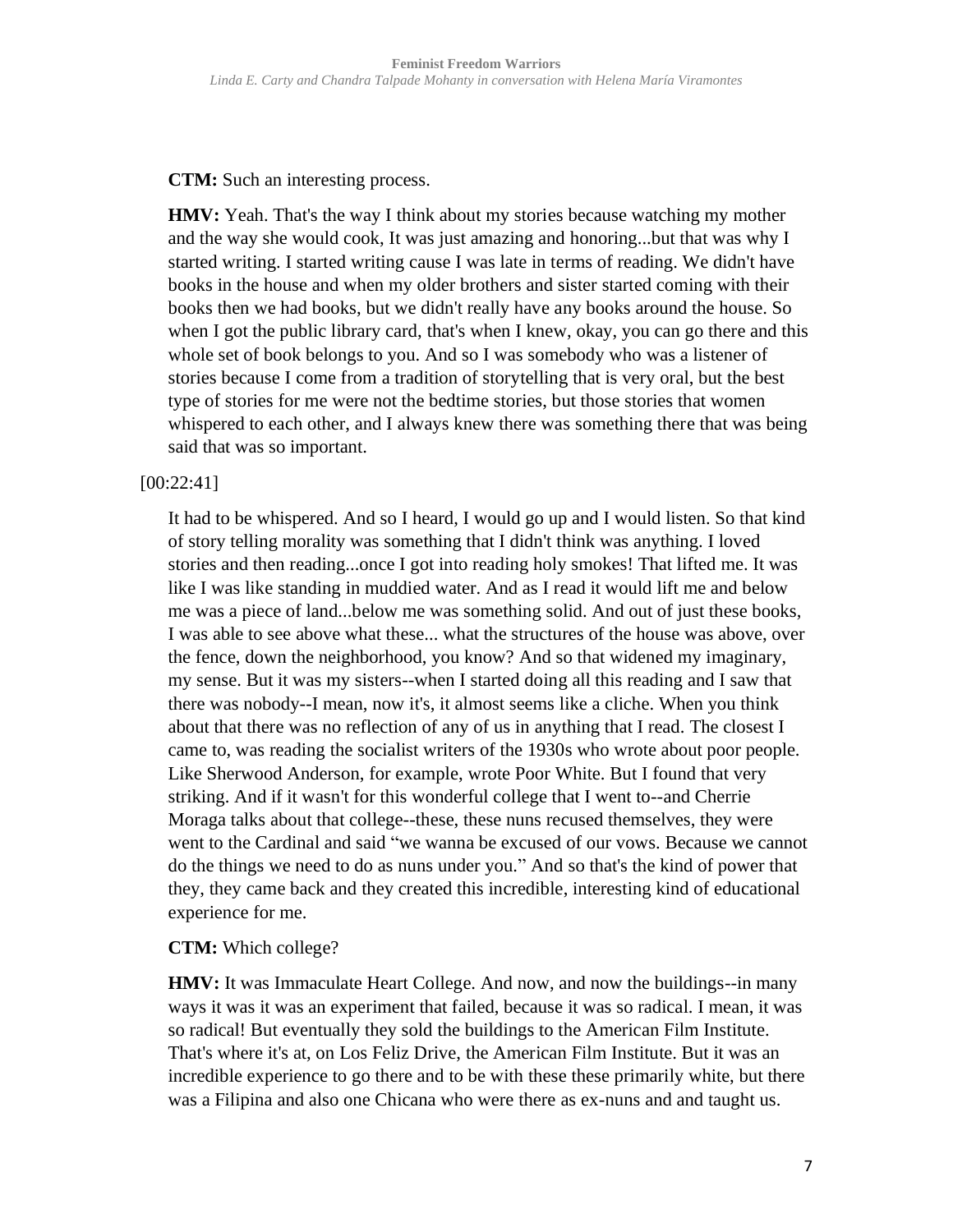But doing all of this reading, because I really felt I had to catch up, I came to realize that I couldn't see my mother or my sisters. And I just thought, oh all the lives they lived and how they took care of us and there's gotta be something. That's when my first short story opened with my mother making tortillas, that was the first short story I ever wrote. And that was my first motivation...I wanted to honor these wonderful women who've helped me and took care of me, kept me safe...so that so that other people can understand and honor them. So that's what I wanted to do. And so that's when I began, I slowly began that kind of writing process.

**LEC:** So how do you see that work as it has traveled? How do you see that work in the context of the beginning to now informing and instructing and empowering other women as it has you?

**HMV:** Well, I think it's interesting. When we talk about success--I was just talking about this last night with Angie Cruz', marvelous, marvelous novelist. When you talk about success, what does success mean? And live for the emails, I live for the students who write to me, I live for people who write to me and, and acknowledge how the work has changed their lives. But I, you know, this is why I thought, well, wait a minute. In terms of activism, what is it that I've done in the past? That's very different than what I'm doing in my writing, but then in many ways it's not! I mean, I was just listening to the interview, with Peña…

[00:27:35]

**CTM: …**Lorgia?

**HMV:** Lorgia Peña...listening to that particular interview and speaking about the wonderful question that you all asked about creating that solidarity...and again I don't have the language for it, you all do, but yet I'm doing it in my novel, The Cemetary Boys.

**CTM:** Yeah, exactly.

**HMV:** Instinctually, I want all of us to be together. *[Laughs.]* and we can do that! It's funny how transnational our experiences are once you start looking at the center of all of our lives. Which is; we've all been oppressed by the imperialism, the colonialism, and we've all been oppressed with the racism and the gender--where does it all come from? Okay. That's one aspect. The other aspect is that we're all in it together. I started writing about the early 1940s, right before World War II, about the Philippines, because my uncle was stationed there.

**HMV:** Okay? And Ken Burns had this World War II documentary. That didn't include any Latinos, and it was horrible because there was tons of Latinos that died and many of them were shipped to the Philippines--because Spanish. So I began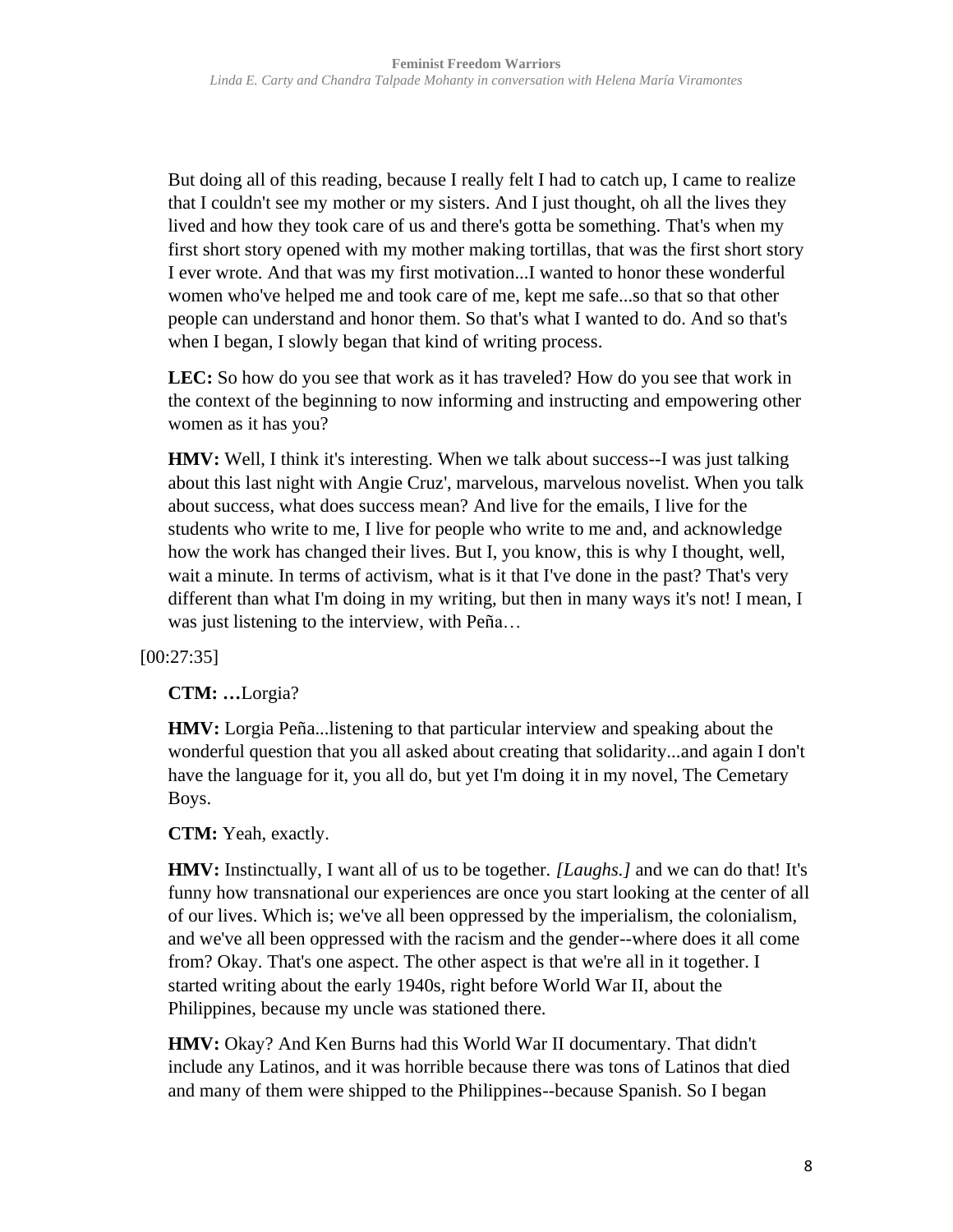writing, I wanted to insert my Tio back into--and he came back so hurt. He came back...he only lived about 15, 20 years afterwards. He died very young and, and very traumatized. And, you know, it was a hardcore alcoholic. I mean, oh, it was so sad and I loved him dearly, but here I was writing, but then I realized, well, wait a minute. Okay. If I'm writing about this, this Chicano in the Philippines, what about the Filipinos in California?

So then I began writing about the Filipinos in California while doing research on that. I found out about the Punjabi community *[Laughs.]* in Southern California. So I sort of began writing about that, you know, and, and seeing how many times, how many times we're interwoven yeah. And affected as even, even if we're separate communities, we're not! We're all in this incredible mix of oppression that we don't see, that's what I thought to myself. I don't wanna see us anymore in silos, where I'm just writing about Chicanos, where I'm just writing--I wanna see us together. I wanna see us all together and the historical context. I mean, that was another thing that I just loved about this whole idea of historical mapping, because that's what I'm doing. And the fact is that these incredible historians who have gone out there, trained by elders *[Laughs.]*

# **CTM:** Right!

**HMV:** To go out there, work with archival material, work with objects, work with material things that exist and create these histories. I just finished--I had this one gay soldier and I brought him in coming from England, Arkansas. So I wanted to put him in and write about how difficult it was for queer people. But then I started doing research on Arkansas. See, I've never been, I started doing research on England, Arkansas and I picked England, Arkansas for the obvious reason. But then this, it became this incredible project. I mean, first of, all five routes of the Trail of Tears went through this particular state to go up to Oklahoma, all five routes. In 1926, there was this incredible flood called The Fatal Floof, where the Mississippi flooded. The Mississippi flooded so badly that whole towns were saturated, submerged. Well, in these towns where they were growing rice and corn and soybeans the majority, 95% of the farm workers were Black. When that happened, they tried to save as many people as they could. This was in a documentary I saw, they put them on high ground. And immediately upon putting them on high ground, they segregated them. But the worst part about this story, I mean, not that the segregation is not horrible, but that they wanted Black people to work on the levies so that they wouldn't flood, and did it by gunpoint.

# [00:33:21]

**CTM:** Oh, they held the gun to their heads?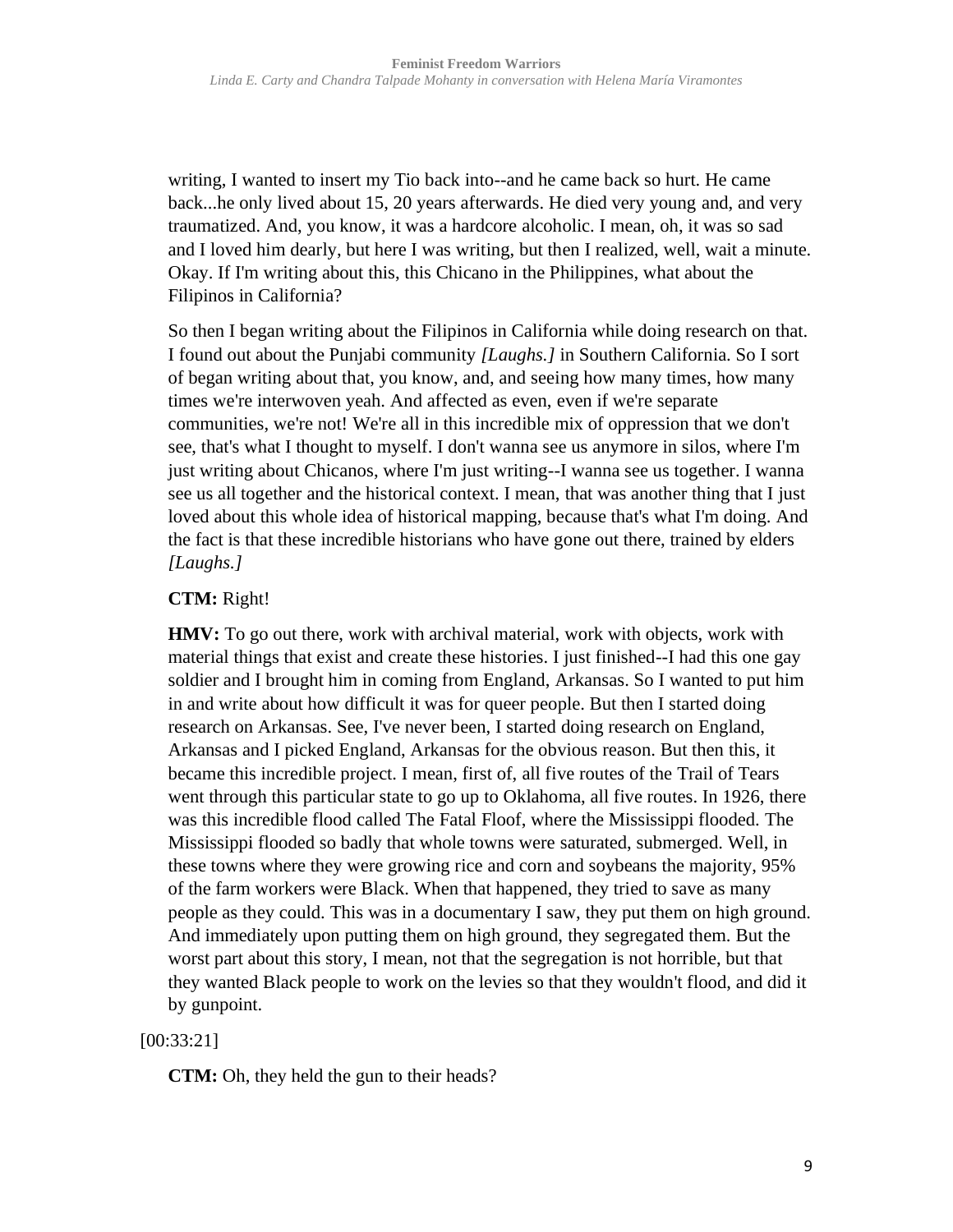**HMV:** To the point where they were working on the levies, stacking up for 10, 12, 14 hours. And come to find out that one man came home after working for 23 hours. And then they said, "no, you've gotta go back, it's your shift." And he said, I've been working for twenty—"I'm gonna shoot you" and shot him. So then became this- don't know anything about all this stuff until one--because I'm doing this and I picked this random place, but how could I not include this incredible textured living history.

**CTM:** Also because you see what is so fascinating about how you are talking about this, and this is so profoundly for me, actually, a very radical feminist reading of how we think about history is that you are looking at the sort of interrelationships between lots of communities, right? In the same space.

# HMV: Exactly.

**CTM:** Because the way history is written is usually from the point of view of whoever won, whatever. But when you look properly, you see the interwoven pathway.

**HMV:** Absolutely!

**CTM:** And the interdependencies between people! Which is fundamental to any kind of thinking about solidarity.

LEC: And the similarity in experiences, what happening to those people?

**HMV:** My first two parts of the novel have these massive swings, or sweeps, I call them, of communities. Because at that time, all of us were poor *[Laughs.]* During the Great Depression and during--right before the war...we were all poor. We all converged together to try to work, to try to just feed ourselves, and to think--that isn't the way we're presented. yeah. I didn't think that was truthful and that's why it began doing this. I mean, you're absolutely right. There was no way that I can write about this particular town without including these great, incredible stories.

**CTM:** Interwoven, the important aspect is the fact that you can't--the reason we hear singular stories is so that we pay no attention to all the other stories.

**CTM:** That in fact, made it possible for people in power to tell a singular story, I think as well. So in that sense, a lot of your writing is enormously subversive because you are actually showing realities, multiple realities.

LEC: And counter the notion of singularity. In this time, in this current historical moment in this country...those are really important because the emphasis--those are such important narratives because the emphasis is on separate.

**HMV:** Absolutely! This is the only reason why I haven't given up on the novel, it's the only reason--Mary Pat says my superpower is that I don't give up because I cannot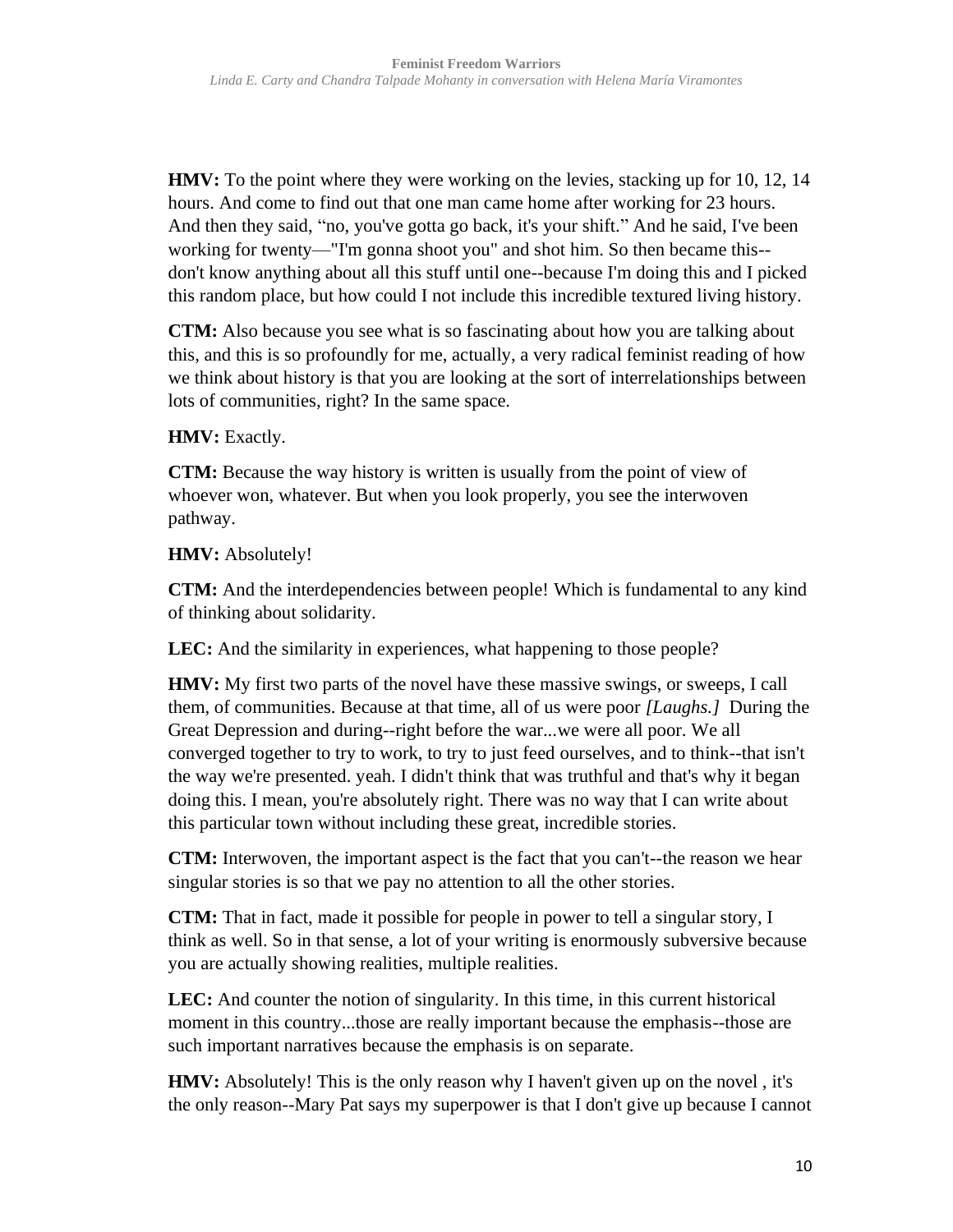not do this. But, you gotta be careful too, because I'm a fiction writer and not necessarily a historian. So from these exciting historical facts I synthesize into story; what the story is, where the character is...I'm already thinking about the flood. I'm thinking about the drought, I'm thinking about this horrible thing--as a matter of fact, from the 26 flood to the 1931 drought, there was a famine.

Well, it was like a famine, but it was an uprising of the Black families, because they were not given vouchers that were given by the president to relieve the hunger. That's another thing too, in these historical moments, we don't see how many times we've actually resisted...for these families to come together, for that man with the gunshot to his head to say, I'm done, I'm tired, I need to rest. And of course be murdered for it. But those kind of stories too, are things that I wanna write about.

# [00:38:28]

**CTM:** It's interesting because now--think about the stories you told about your family and your sisters and both the creativity, but also the fact that you always recognized that they were able to get around the way patriarchal power controlled pretty much everything. And here you are you're now writing, you've been writing for decades, novels. Which in fact, there is this continuity that at least I'm seeing between...sort of the complexity of the lives of people and the subtle ways in which resistance, in fact, is both you both see and represent that resistance.

#### **HMV:** And I think that's so important!

**CTM:** Which is not necessarily always about, you know, either picking up a gun and shooting somebody, or being out on a march. Or even to vote right. Or something which is the more kinda obvious organizing way that one thinks about resistance.

**HMV:** We have to, and I think as writers, we have to hold the mirror to those people, like my sisters, for example. Who would've never thought that the things that they were doing were subversive. Would've never thought that the things that they were doing were creative. You know what I mean? Where in fact, for me they were the most impactful things in my life. The empowerment that it allowed me to survive in ways--just to survive in ways that I would've never have thought of if it wasn't for them. But going back to this from my work, I think I started with The Moths Right. And it was short stories about East LA .

And then with Under the Feet of Jesus, it was a family of migrant farm workers. But then I opened the lands up to Their Dogs Came With Them, where it had to do with the freeways and things like that. And, and then, and then it just, it opened up to about 25 characters. It's a big book when it comes to characters. Yeah. And then this one is now huge in terms of vision. It's huge. For me I find it interesting that I just cannot write about one person, I need to include everybody.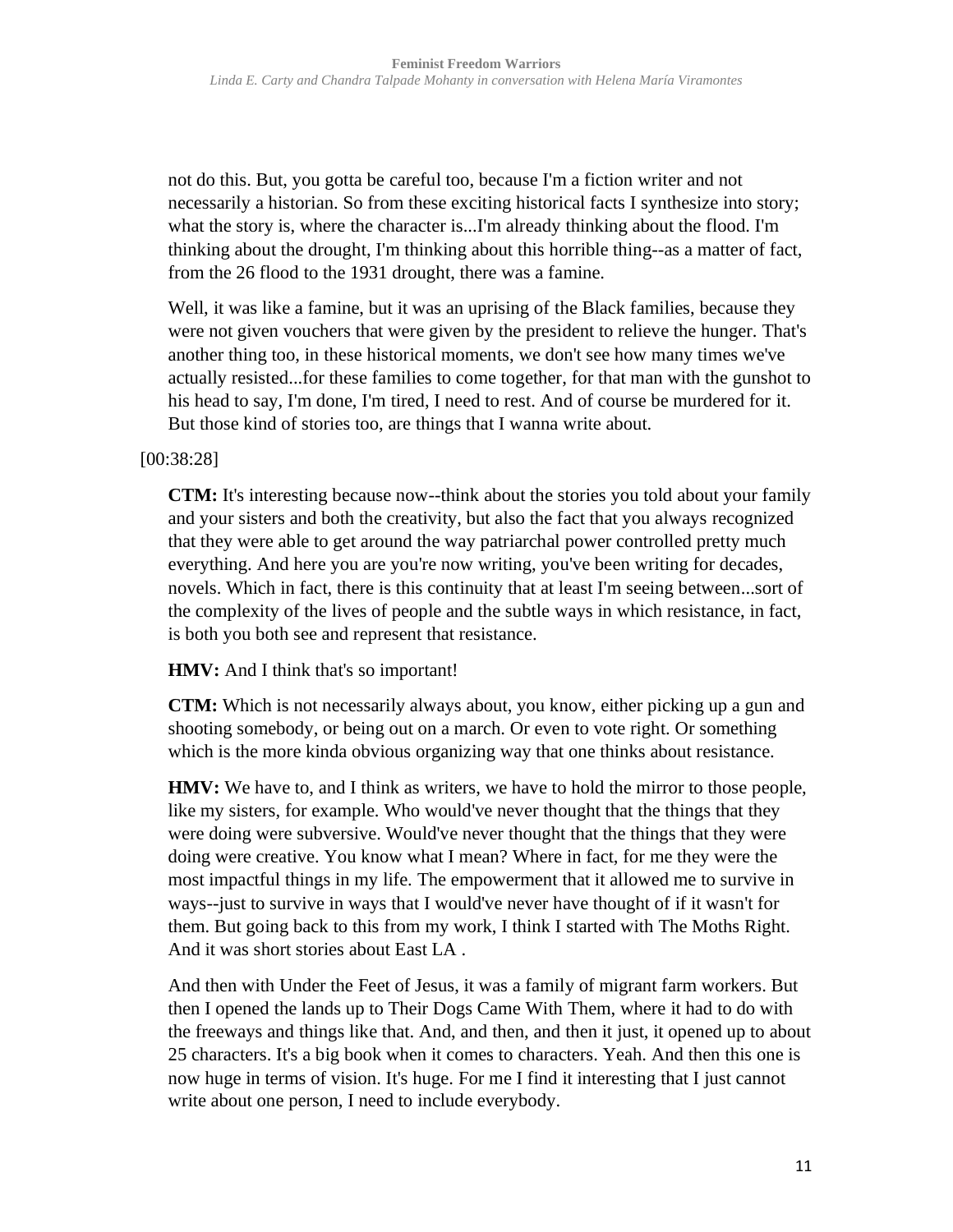**CTM:** Yeah. Your canvas is huge!

**HMV:** My canvas is huge and...

**CTM:** ..and it's actually getting bigger, has become to get bigger and bigger.

**HMV:** Exactly. And it's interesting because I've been asked, how come you just, how come you have to write about a lot of people--and people have theories. I mean, I remember Paula Moya telling me that, that I was anti-bourgeois *[Laughs.]* because my storylines are so, so, so big in terms of the lens that I put forth. But the only thing I can think of is I came from a big family.

**LEC:** I was just about to say, your world has always been a world of inclusiveness. You know, inclusivity makes you think through these things. And you always thinking of the others.

**HMV:** Exactly, exactly.

**LEC:** You know, because it's from a family structure and this is your outlook on the world.

**HMV:** Yes, that's a very nice way to put it! I gotta write that down. That's so true. I mean that's why I have to open up these and I can't shut my eyes to these incredible experiences with these histories, I just can't shut my eyes. And so I have to really- now here's the pitfall though, is that then I go into dimensions that I'm not particularly a part of, so as a result I have to do a lot of work and I have to go in with a great amount of respect. Like with the Punjabi story I read. I read most of the first volume of the Sikh Bible. I read three or four are nonfiction books on Sikhs *[Laughs.]* , and doing that, and doing that, and doing that until finally, I feel comfortable enough to be able to write it. Because to just bring a character out as, as some people will do..."the Mexican", you know?

**LEC:** That's from a place of not knowing and…

**HMV:** …complete place of not knowing…

**LEC: …**and a place of disrespect and that's from a place of thinking, having a sense of entitlement. "It is so because I write it or I say it" You come from a place of we— come from places of understanding and respect and following and allowing, so you have to know before you can do it.

**HMV:** Right, to give myself the permission after...

**LEC:** The permission, exactly…

**HMV:** Yeah. It's like knocking on my own door to say, are you ready? And then if I'm not...go back and do some more work. So...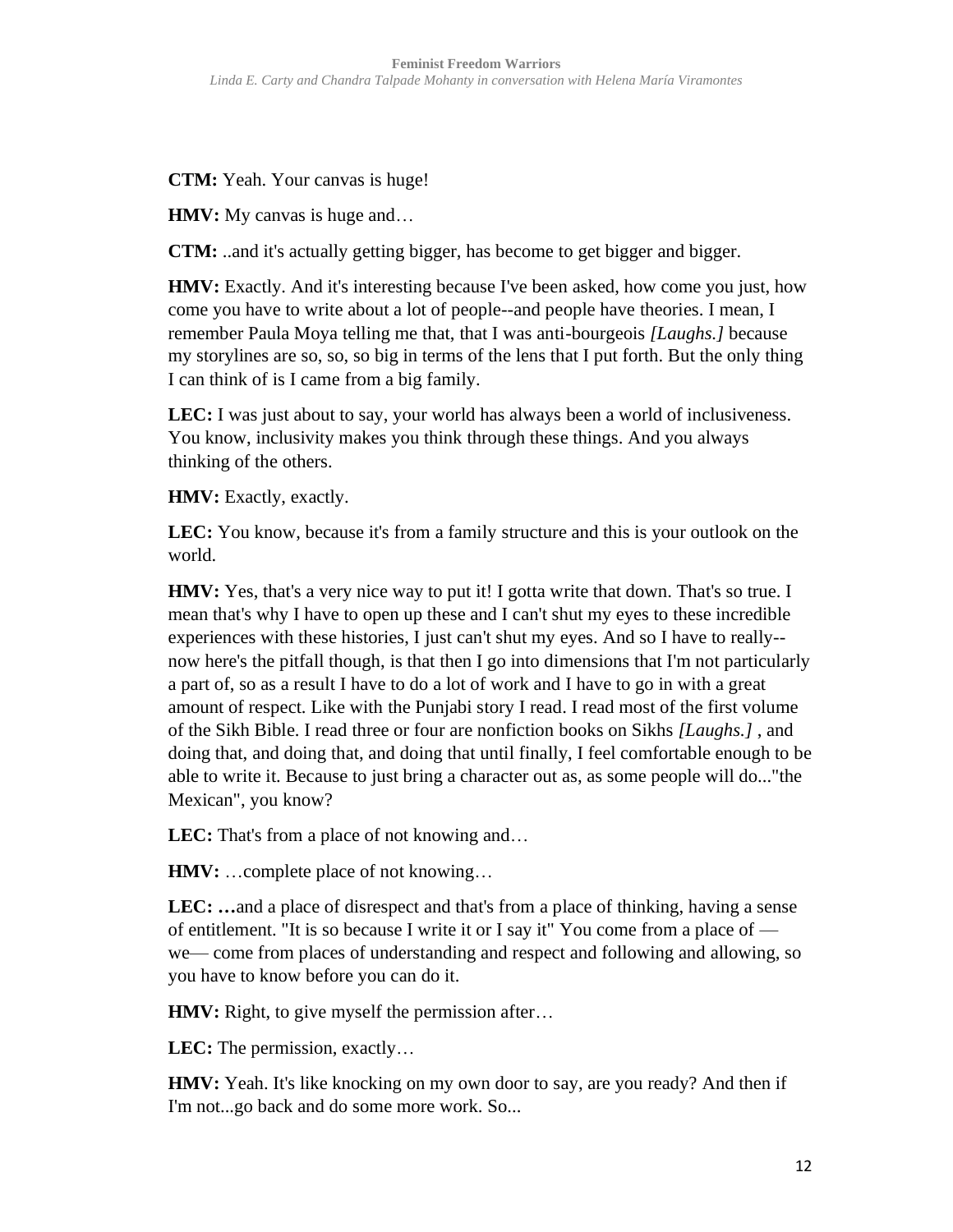**CTM:** So Helena, do you think about who you're doing the work for?

#### [00:43:54]

**HMV:** Let me tell you, I mean again—Angie and I were talking about this this whole idea of audience—when I first started writing, I was writing for my sisters. But then I realized that my own aesthetic is such that I was experimenting with structure. It was like, Sonia Saldívar-Hull has this way of saying that the reason that I write about this, in the structures that I do, and not in a conventional sense, is that because the storylines are so, you know, of displacement, of interruption, of intervention. So therefore my structures are like this, rather than this smooth thing. Because of that then it's gotten to be a little bit more...intense as I move on because now I'm also experimenting with languages and dialects and slang and doing things like that. So at one point I was doing it for the young folk. I was doing it for my sisters. And I think at this point, the only thing I can think of is that I have to do it. I have to get this out and see who sees themselves, see who picks it up and will read it from one end to the other, and learn something from it, or get angry by it, or I don't know...

Yeah, that's a good question. Both Angie and I talked about that because I don't know, sometimes I wish that I was the more conventional writer, so that it could be easier or more accessible for people to read, but I can't do that. I don't know, I tried, but I can't do that. There's too much complexity to the human experience... and there's too much complexity to the geography by which they come from that it's like...It's impossible to do. It's impossible to do. So that's why for me, my main concern--and this is what I've talked about in the past is one of the reasons, well there's a lot of reasons why capitalism is exists, but the only way that capitalism could continue to exist is with a continuous success of dehumanization.

**HMV:** So, for me as a writer, I wanna humanize those people...who some people think are not human because they don't think of us as human. I can't accept that. I mean, I just won't, I won't accept that. That's why I work really hard—I'm not so much thinking about the audience, but about thinking about, am I doing justice…

**CTM:** How to bring to life, how to make to fully human...people who are not seen in these communities, are discarded.

**HMV:** And I cannot think that the dominant culture for example, will have access to my world or worlds. But I can't worry about that. No, for me if they don't see the humanity in my characters, then either I'm not doing my job right or they're fucked. You know what I mean?

**CTM:** Yup, absolutely.

**HMV:** I'm sorry *[Laughs.]*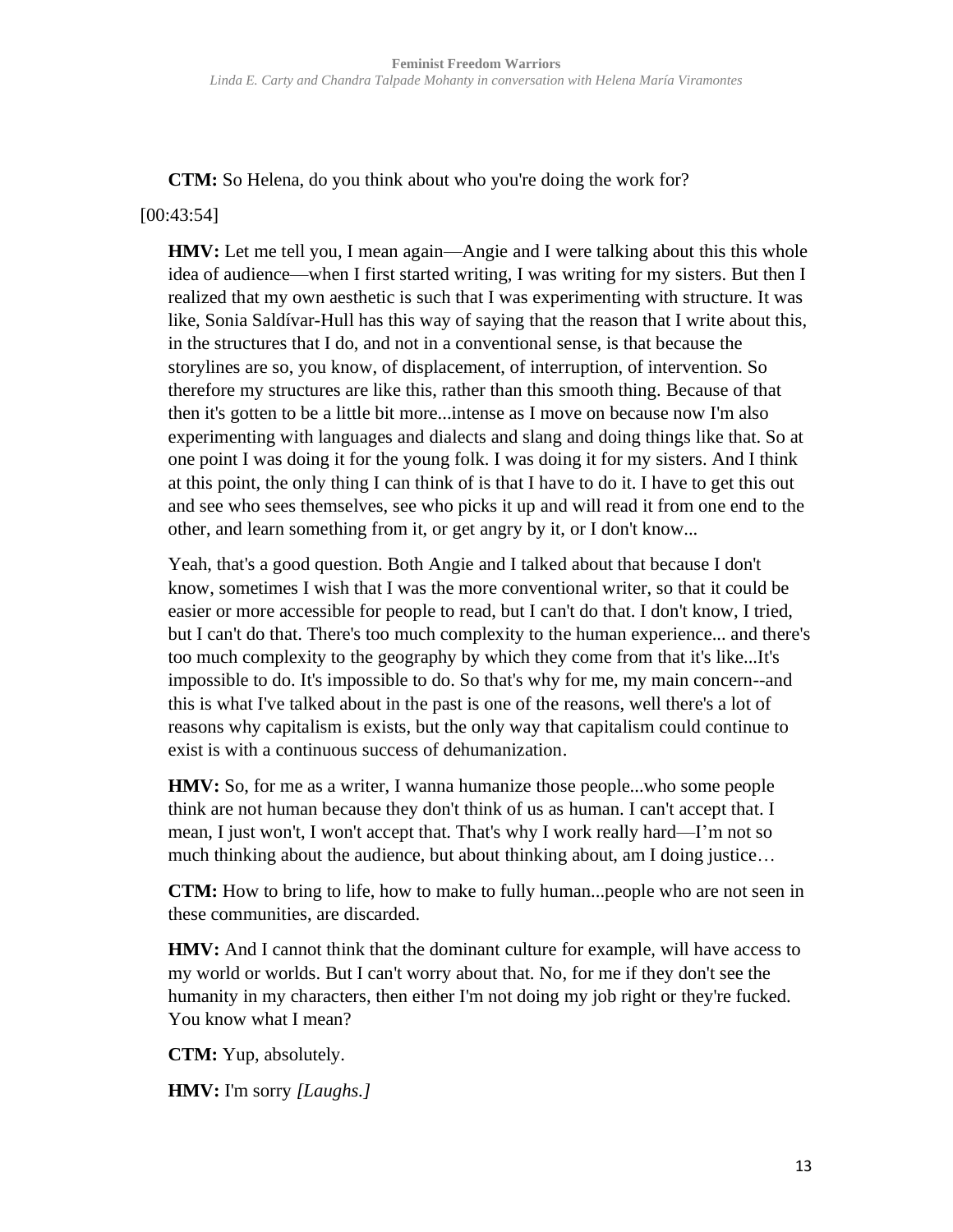**CTM:** That is completely legitimate—*[Laughter.]*—completely legitimate. So I mean, you've actually gone through a lot of our questions without us having to prompt you

[00:48:01]

**HMV:** That's no problem

**CTM:** So maybe I have a question about how you think about feminism...how would you imagine that the work you do the teaching you do--because I know how important the teaching is--and the kind of conversations you have with different communities of people. How are they--which I really think they are so I want you to talk about it--how are they feminist at heart?

**HMV:** Interesting. Well, in the Gloria Joseph interview, she asks; what do you think about this? And you gave a beautiful response to that. You know, about the multiplicities, about the resistance, the persistence of a resistance against the social and sexual injustice. So that's why I think--it's funny because the way I came into feminism was my love of women, my sisters, my mother--and then from there, getting educated by these nuns who empowered me. But going out into the world, I didn't think of myself as a feminist...but I knew I was doing feminist work because it was always women centered. But it wasn't until I started really feeling like yes, some of this work that I'm doing is effective in the resistance against social injustice, yes. I'm a feminist--that's when I began. I also think that the classroom is an incredible space for these types of discussions, for these types of debates. So for me--one of the things that I do when I come in, whatever class I teach, I come in and I give them a brief biography of myself. Where I come from, who I am, what I think about...and this is so that they understand that already there is a nuance to the way I'm gonna run this class. That there is a way of perception that I'm going to share with them. That has worked for the most part.

**CTM:** Yeah, well, nothing works with everybody all the time.

**HMV:** It's a difficult thing. I mean, it really is a difficult thing. In my teachings at Cornell, I have been very lucky to now have more and more students of color as people begin talking about my classes. And because when you teach creative writing- -it's teaching creative writing--I'm not teaching African American literature or anything, of course I teach all of that, but it's under the rubric of creative writing. Now specifically, students are coming to my classes. you? I love that. But you know, I also, I don't know--I always feel I could, I should be doing more--I don't know if you ever feel that way...

**LEC:** Never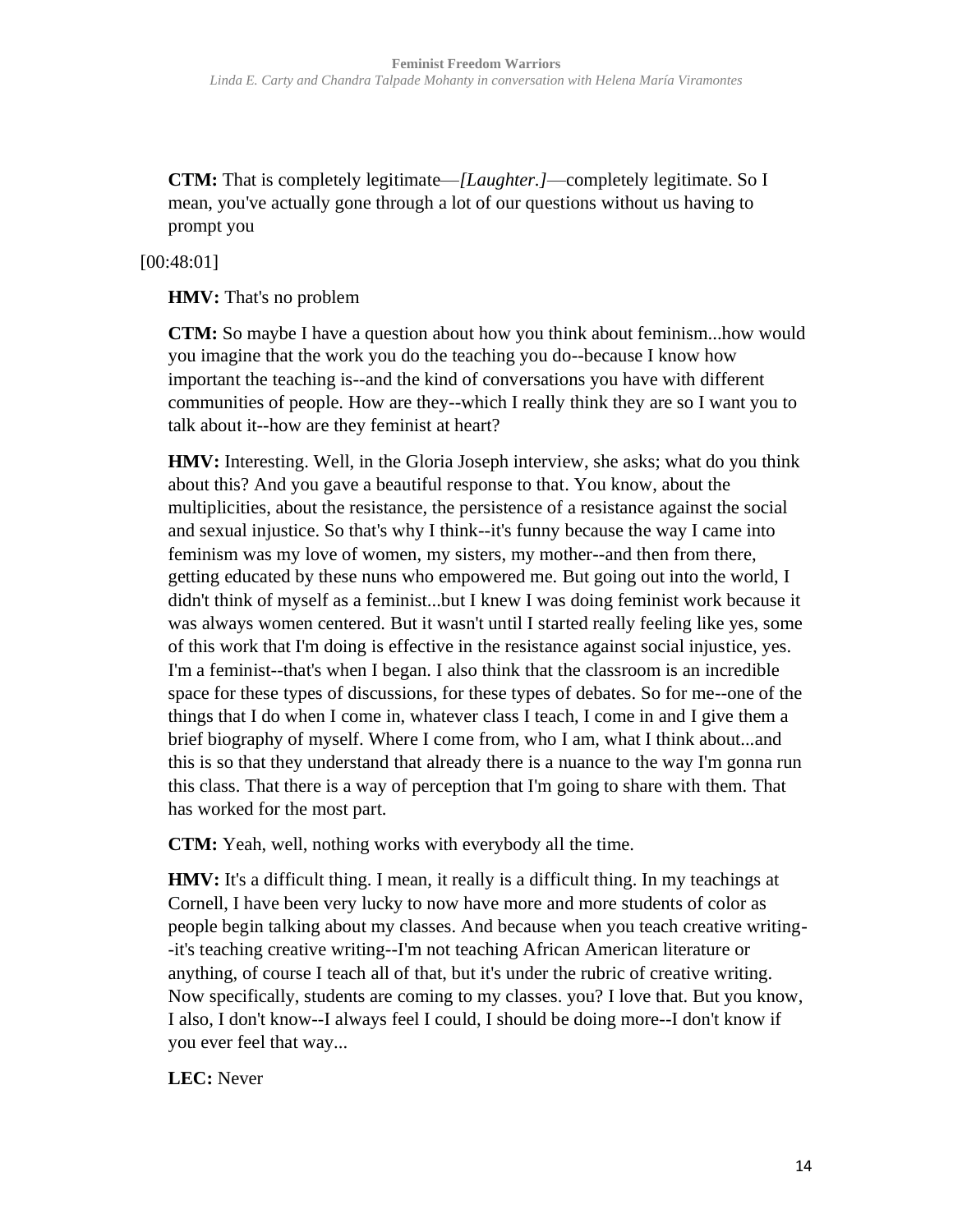# *[Laughter.]*

**CTM:** Right, uh huh. You saw the irony there! *[Laughter.]*

**LEC:** You know, as I listen to you, Helena, I'm listening so intently, and 'm hearing so many things going on. Like when Chandra asked you about thinking of coming to feminist work, that was a great answer. It's a whole spectrum. Then you said,"yeah I am". But you know, we talk about organic feminists, and when we look back and histories and our parents and grandmothers and stuff, they were feminists. When I hear you talk about your sister and that ripping of the shirt--

**CTM:** That's one serious feminist! *[Laughter.]*

LEC: I'm telling you, because I have a five year old experience. My experience when I was five years old. I'll tell you after we film. So you realize, we are talking about organic feminists. And you went and looked at that shirt many times, because that was an empowerment thing that you were trying to understand in your young child's brain, in your mind.

**HMV:** Thinking back, I always thought, why did I keep going? Part of it was because of the disbelief, but part of it was that..

**LEC:** She knew something...

**CTM:** It was really, really symbolic. It symbolized something really important. Which is, you can speak up.

**HMV:** Yes, exactly. Exactly.

**LEC:** And that it will have an effect. It changed the man.

[00:53:00]

**HMV:** He never touched my mother again.

**LEC:** So you learn about self-empowerment.

**HMV:** Yeah, yeah. That's why I think for me as a writer, I''m always thinking about objects now. The things that we touch. When I talked about history, for example, and not even alternative histories. These are our histories, where you look into letters or you look into recipes or you're looking into other kind of archival information, and create that moment, document that moment. Or witness that moment. I think that stems from the visceral touching of the ripped shirt. Laughs

**CTM:** And so in that sense, you know, how interesting because the whole idea of witnessing yeah. is such an important idea, I think, for feminist praxis. That's just not two ways about it.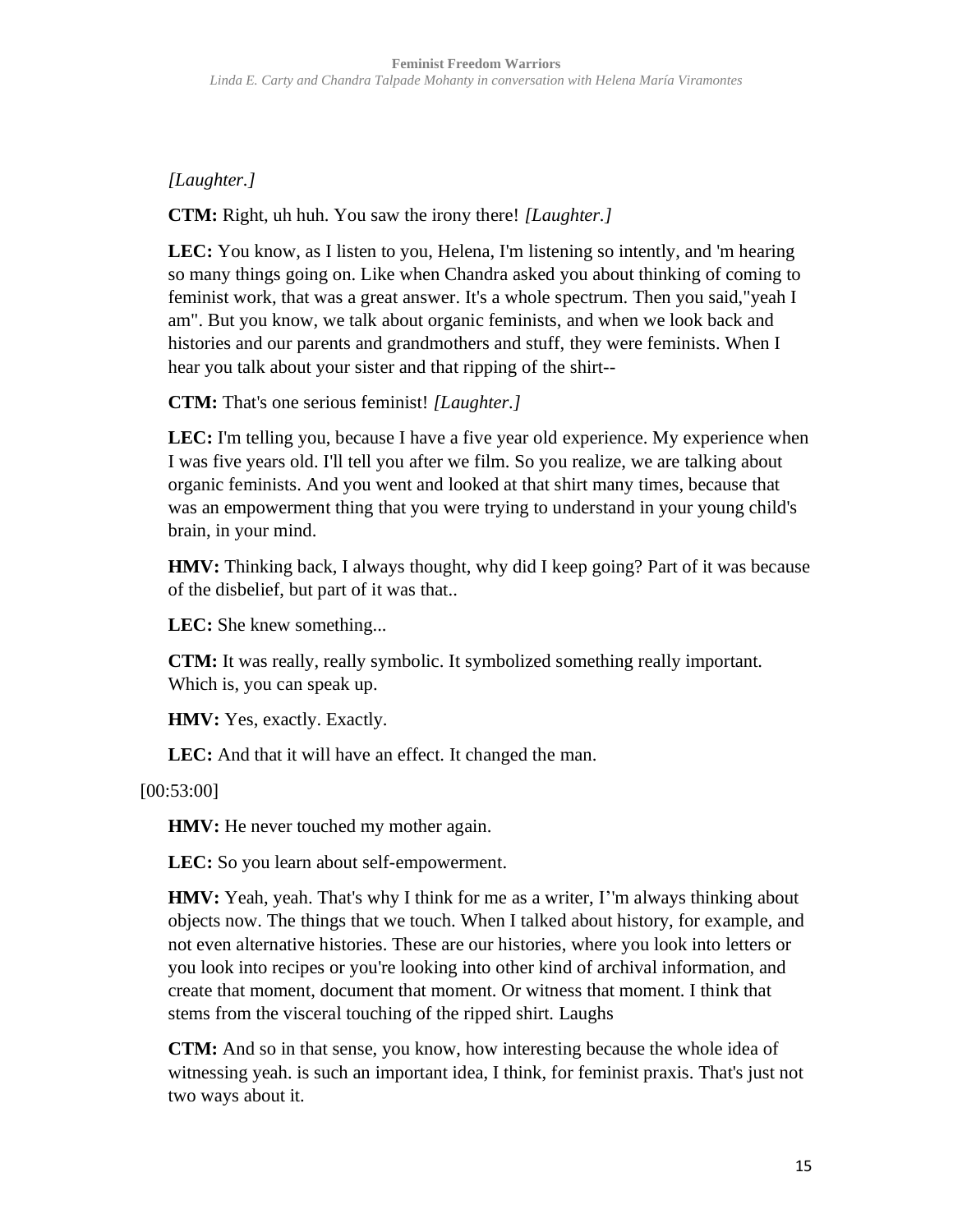**HMV:** Right, right.

**CTM:** It's sometimes what we say to students; when you know something, you can't unknow it.

**HMV:** Yeah, exactly, right!

**CTM:** And that is a part of witnessing, and one has to continually witness and that's a way of speaking up. Because witnessing something is and taking it seriously…

**LEC:** …takes you to the next step, which is action...doing something which for you is writing and teaching, I think now as well. Which is such a crucial...

**HMV:** I think if it wasn't for this huge novel--my mother always had the concept of body as work because we used to, in the summers, we worked in the field. My sisters, we were always cleaning the house, doing things that we had to be doing. So for my mother, it was always--I have a little bit of that too, in the sense that I do my writing, I do my teaching. My teaching is political acts. My writing is political acts, but I also feel like it's almost like I should be out, out and about doing. Periodically I have, I've taught at Auburn, for example. I was a trustee for the public library here and things like that. But I don't know I feel--it's like I miss that as well. I miss that kind of organic grassroots, just, you know, let me stop it laughs. It's what I used to do, I used to do that all the time. Especially in college, as a part of the United Farm Workers support group, the students. We would do all kinds of boycotts, leaflets, clothes drives, things like that, you know? And so, you know, I just feel like, wow...

**CTM:** Maybe what you miss is just the collectivity. Or that kind of political work.

**HMV:** Yeah, yeah, yeah

**CTM:** Okay, so what that means is when this novel is done, go back. We're gonna be out doing stuff back in.

**HMV:** Yeah, pledge back in.

**CTM:** No, I mean really...because that's so much…

**LEC:** The community part.

**CTM:** Yeah. That is such a key part.

**HMV:** It really feeds me. It really feeds me.

**CTM:** You create these communities for yourself in these landscapes.

**LEC:** That's the sustainability and that's how it sustain yourself.

**HMV:** There you go, there you go.